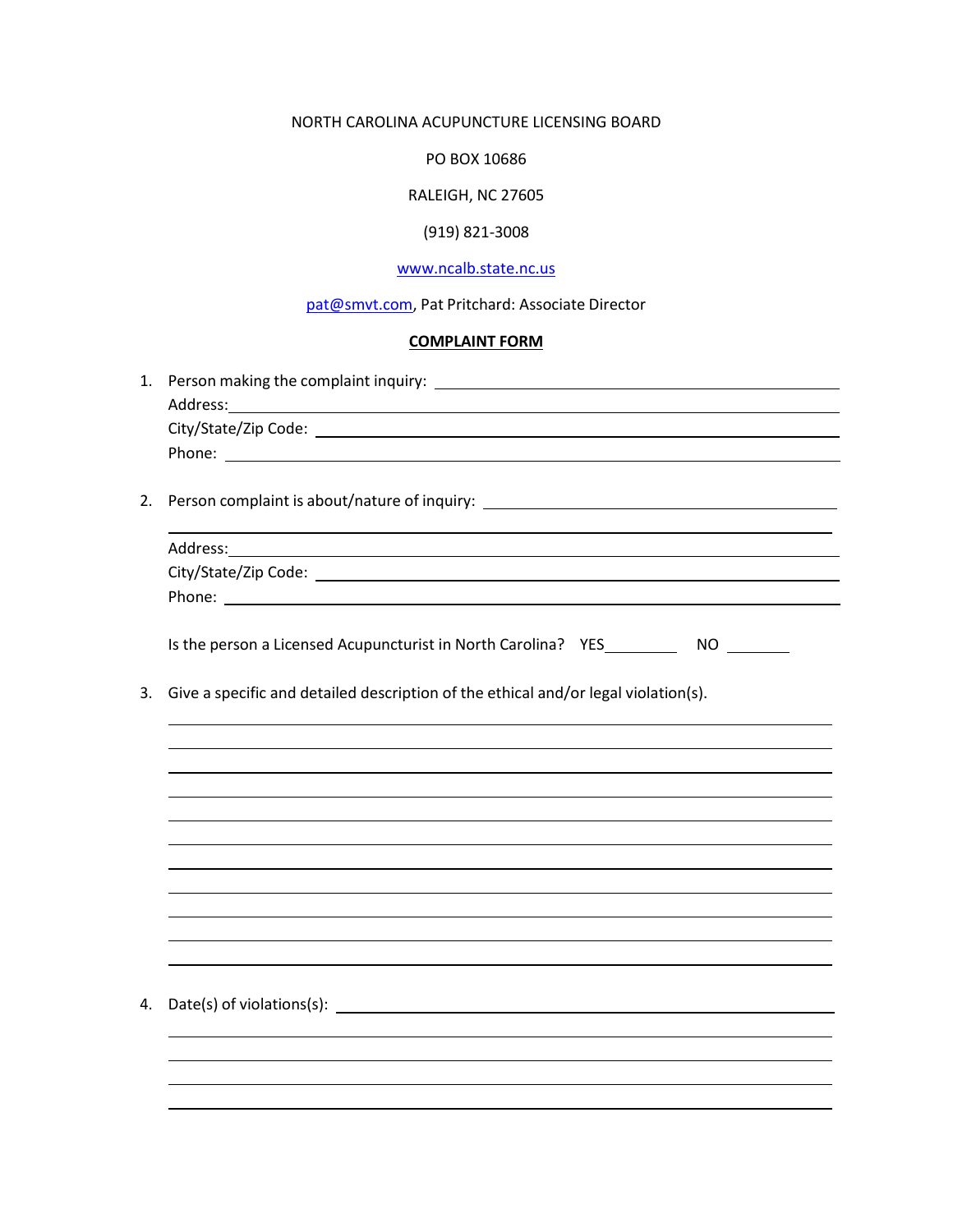- 5. Have you discussed this situation with the person about whom you are filing this complaint? YES NO
- 6. Have you taken other action: YES NO If yes, please describe:

7. List the names, addresses, phone numbers, and relationships to the situation of anyone who could give information as to this complaint or be a potential witness: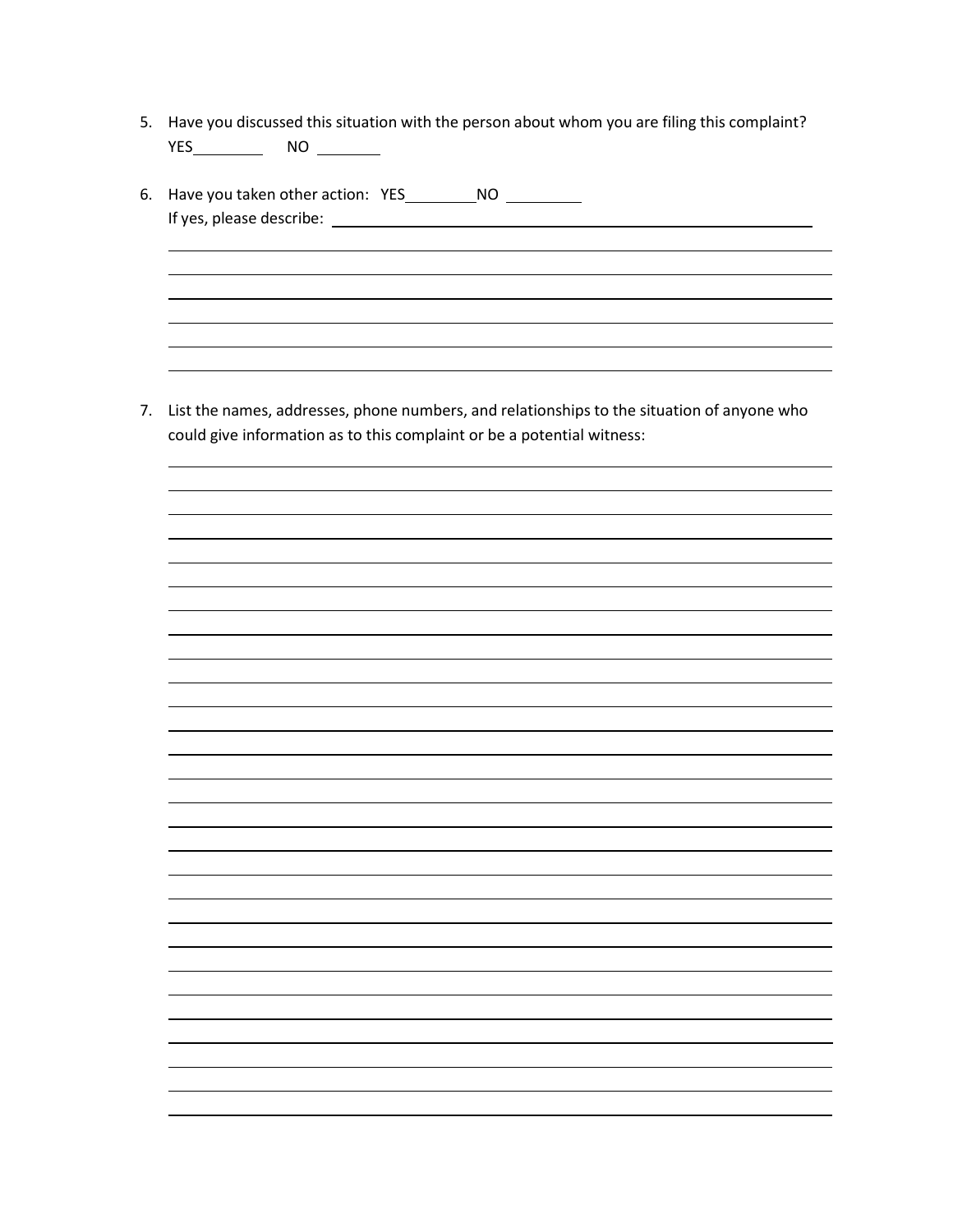### TO: THE ETHICS COMMITTEE

#### NORTH CAROLINA ACUPUNCTURE LICENSING BOARD

#### PO BOX 10686

#### RALEIGH, NC 27605

I, the undersigned, hereby file a complaint against (full name)

(street address, city, state, zip code)

I agree to cooperate by furnishing to the representatives of the North Carolina Acupuncture Licensing Board, all pertinent information and records in my possession concerning the alleged misconduct of said professional. I further agree that if a hearing or inquiry is ordered concerning the alleged misconduct of said professional, then I will furnish evidence concerning the facts by submitting to deposition orpersonal attendance at that hearing or inquiry.

I hereby indicate that this information is provided and transmitted by me to the North Carolina Acupuncture Licensing Board for the purpose of investigating the alleged misconduct of the above- named professional. I understand that I may reveal this information to a privately-retained attorney to pursue remedies on my behalf.

I also understand that the North Carolina Acupuncture Licensing Board may reveal this information to the accused professional for his/her response to a formal inquiry and to others pursuant only to the Rules of the North Carolina Acupuncture Licensing Board. Additionally, this information may become public only upon the direction of the North Carolina Acupuncture Licensing Board, pursuant to itspolicies and procedures.

This the day of  $\frac{1}{20}$ ,  $\frac{20}{100}$ 

Signature of Complainant

Street Address, City, State, Zip Code

Telephone (Home and Office)